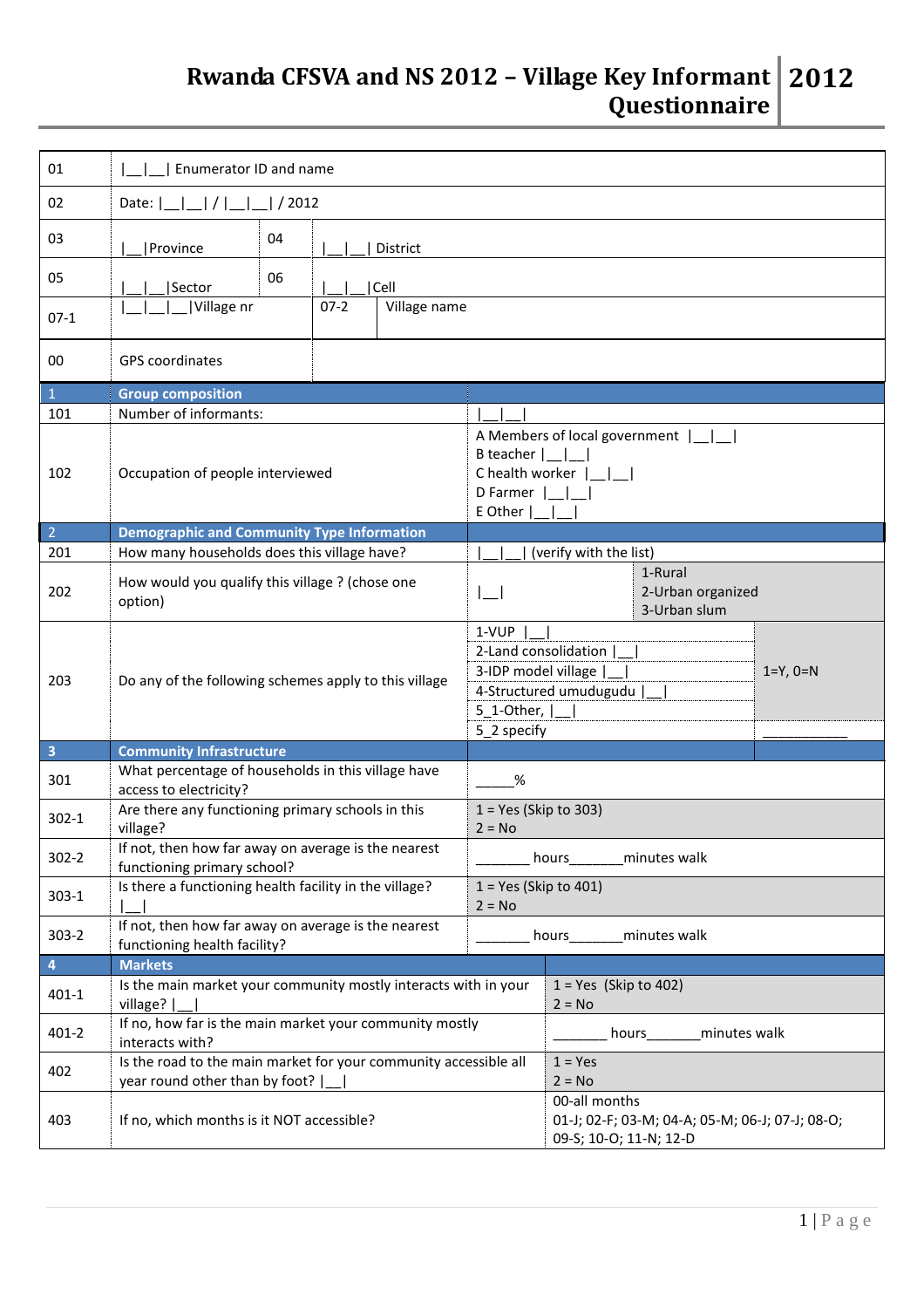| $404 - 1$                          |                                            | What is the main challenge your community faces related to food<br>markets? $ $ |                                                                                                         |                                                     |  |                         |                |  |                                                                                                                             |                                                                                                                    |                                                                                                                                  | 1=not enough demand (can't sell crops at market)<br>2=Not enough supply (not enough food available<br>on market<br>3=high food prices<br>4=unpredictable price changes<br>5=market too far<br>6=bad road to market<br>7=other, specify (404-2) |  |                |  |  |                  |  |                |                |                |                |  |
|------------------------------------|--------------------------------------------|---------------------------------------------------------------------------------|---------------------------------------------------------------------------------------------------------|-----------------------------------------------------|--|-------------------------|----------------|--|-----------------------------------------------------------------------------------------------------------------------------|--------------------------------------------------------------------------------------------------------------------|----------------------------------------------------------------------------------------------------------------------------------|------------------------------------------------------------------------------------------------------------------------------------------------------------------------------------------------------------------------------------------------|--|----------------|--|--|------------------|--|----------------|----------------|----------------|----------------|--|
| 405                                | cereals or tuber, pulses and vegetables)   |                                                                                 | What are the 3 most important food commodities<br>consumed by the households in this village (ask about |                                                     |  |                         |                |  | 1-Main consumed cereal or tuber<br>2-Main consumed pulse<br>3-Main consumed veg                                             |                                                                                                                    |                                                                                                                                  |                                                                                                                                                                                                                                                |  |                |  |  |                  |  |                |                |                |                |  |
| 406                                | use (A=Available, NA=not available)        |                                                                                 |                                                                                                         |                                                     |  |                         |                |  |                                                                                                                             | For each of these crops indicate when they were available in the past 12 months in the main market that households |                                                                                                                                  |                                                                                                                                                                                                                                                |  |                |  |  |                  |  |                |                |                |                |  |
| Crops                              | 01-Available<br>$02-M$<br>2011<br>all year |                                                                                 |                                                                                                         | $04 -$<br>$03-A$<br>M<br>2011<br>2011               |  |                         | $05-J$<br>2011 |  |                                                                                                                             | $06-J$                                                                                                             | 2011                                                                                                                             | $07-A$<br>2011                                                                                                                                                                                                                                 |  | $08-S$<br>2011 |  |  | $09 - 0$<br>2011 |  | $10-N$<br>2011 | $11-D$<br>2011 | $12-J$<br>2012 | $13-F$<br>2012 |  |
|                                    | A-Cereal or tuber                          |                                                                                 |                                                                                                         |                                                     |  |                         |                |  |                                                                                                                             |                                                                                                                    |                                                                                                                                  |                                                                                                                                                                                                                                                |  |                |  |  |                  |  |                |                |                |                |  |
| <b>B-Pulse</b>                     |                                            |                                                                                 |                                                                                                         |                                                     |  |                         |                |  |                                                                                                                             |                                                                                                                    |                                                                                                                                  |                                                                                                                                                                                                                                                |  |                |  |  |                  |  |                |                |                |                |  |
| C-Veg                              |                                            |                                                                                 |                                                                                                         |                                                     |  |                         |                |  |                                                                                                                             |                                                                                                                    |                                                                                                                                  |                                                                                                                                                                                                                                                |  |                |  |  |                  |  |                |                |                |                |  |
| <b>Market Prices (Food)</b><br>501 |                                            |                                                                                 | Ask Currently what are<br>the prices for<br>1-Local<br>unit of<br>2-Unit price<br>measure               |                                                     |  |                         |                |  | 3-Compared to prices in the rest of the year would you<br>say these prices are lower average or higher (see codes<br>below) |                                                                                                                    |                                                                                                                                  |                                                                                                                                                                                                                                                |  |                |  |  |                  |  |                |                |                |                |  |
| Α                                  | Maize                                      |                                                                                 |                                                                                                         |                                                     |  |                         |                |  |                                                                                                                             |                                                                                                                    |                                                                                                                                  |                                                                                                                                                                                                                                                |  |                |  |  |                  |  |                |                |                |                |  |
| В                                  | Rice                                       |                                                                                 |                                                                                                         |                                                     |  |                         |                |  |                                                                                                                             |                                                                                                                    |                                                                                                                                  |                                                                                                                                                                                                                                                |  |                |  |  |                  |  |                |                |                |                |  |
| С                                  | Sorghum                                    |                                                                                 |                                                                                                         |                                                     |  |                         |                |  |                                                                                                                             |                                                                                                                    |                                                                                                                                  |                                                                                                                                                                                                                                                |  |                |  |  |                  |  |                |                |                |                |  |
| D                                  | Cassava                                    |                                                                                 |                                                                                                         |                                                     |  |                         |                |  |                                                                                                                             |                                                                                                                    |                                                                                                                                  |                                                                                                                                                                                                                                                |  |                |  |  |                  |  |                |                |                |                |  |
| E                                  | <b>Beans</b>                               |                                                                                 |                                                                                                         |                                                     |  |                         |                |  |                                                                                                                             |                                                                                                                    |                                                                                                                                  |                                                                                                                                                                                                                                                |  |                |  |  |                  |  |                |                |                |                |  |
| F                                  | Sweet potatoes                             |                                                                                 |                                                                                                         |                                                     |  |                         |                |  |                                                                                                                             |                                                                                                                    |                                                                                                                                  |                                                                                                                                                                                                                                                |  |                |  |  |                  |  |                |                |                |                |  |
| G                                  |                                            | Irish potatoes                                                                  |                                                                                                         |                                                     |  |                         |                |  |                                                                                                                             |                                                                                                                    |                                                                                                                                  |                                                                                                                                                                                                                                                |  |                |  |  |                  |  |                |                |                |                |  |
| Н                                  | Cabbage                                    |                                                                                 |                                                                                                         |                                                     |  |                         |                |  |                                                                                                                             |                                                                                                                    |                                                                                                                                  |                                                                                                                                                                                                                                                |  |                |  |  |                  |  |                |                |                |                |  |
|                                    | Banana fruit                               |                                                                                 |                                                                                                         |                                                     |  |                         |                |  |                                                                                                                             |                                                                                                                    |                                                                                                                                  |                                                                                                                                                                                                                                                |  |                |  |  |                  |  |                |                |                |                |  |
| J                                  | Cooking Banana                             |                                                                                 |                                                                                                         |                                                     |  |                         |                |  |                                                                                                                             |                                                                                                                    |                                                                                                                                  |                                                                                                                                                                                                                                                |  |                |  |  |                  |  |                |                |                |                |  |
| K                                  | Meat                                       |                                                                                 |                                                                                                         |                                                     |  |                         |                |  |                                                                                                                             |                                                                                                                    |                                                                                                                                  |                                                                                                                                                                                                                                                |  |                |  |  |                  |  |                |                |                |                |  |
| L                                  | Chicken                                    |                                                                                 |                                                                                                         |                                                     |  |                         |                |  |                                                                                                                             |                                                                                                                    |                                                                                                                                  |                                                                                                                                                                                                                                                |  |                |  |  |                  |  |                |                |                |                |  |
| M                                  | Small fish                                 |                                                                                 |                                                                                                         |                                                     |  |                         |                |  |                                                                                                                             |                                                                                                                    |                                                                                                                                  |                                                                                                                                                                                                                                                |  |                |  |  |                  |  |                |                |                |                |  |
| Ν                                  | Fish                                       |                                                                                 |                                                                                                         |                                                     |  |                         |                |  |                                                                                                                             |                                                                                                                    |                                                                                                                                  |                                                                                                                                                                                                                                                |  |                |  |  |                  |  |                |                |                |                |  |
| O                                  | Milk                                       |                                                                                 |                                                                                                         |                                                     |  |                         |                |  |                                                                                                                             |                                                                                                                    |                                                                                                                                  |                                                                                                                                                                                                                                                |  |                |  |  |                  |  |                |                |                |                |  |
|                                    |                                            |                                                                                 |                                                                                                         |                                                     |  | 0=NA, 1=kg, 2=Ltr, 3=pc |                |  |                                                                                                                             |                                                                                                                    | 1=Lower than average for the year<br>2=about average when compared to the rest of the year<br>3=Higher than average for the year |                                                                                                                                                                                                                                                |  |                |  |  |                  |  |                |                |                |                |  |
|                                    |                                            | 1-Is this animal sold                                                           |                                                                                                         |                                                     |  |                         |                |  |                                                                                                                             |                                                                                                                    |                                                                                                                                  |                                                                                                                                                                                                                                                |  |                |  |  |                  |  |                |                |                |                |  |
|                                    | <b>Market</b>                              | in your                                                                         |                                                                                                         | 2-Currently what are<br>the prices for One<br>adult |  |                         |                |  |                                                                                                                             | 3-Compared to prices in the rest of the year would you                                                             |                                                                                                                                  |                                                                                                                                                                                                                                                |  |                |  |  |                  |  |                |                |                |                |  |
| 502                                | <b>Prices</b>                              | village?(0=No,                                                                  |                                                                                                         |                                                     |  |                         |                |  | say these prices are lower average or higher (same codes<br>as 501)                                                         |                                                                                                                    |                                                                                                                                  |                                                                                                                                                                                                                                                |  |                |  |  |                  |  |                |                |                |                |  |
|                                    | (animals)                                  | $1 = Yes$                                                                       |                                                                                                         |                                                     |  |                         |                |  |                                                                                                                             |                                                                                                                    |                                                                                                                                  |                                                                                                                                                                                                                                                |  |                |  |  |                  |  |                |                |                |                |  |
|                                    |                                            |                                                                                 |                                                                                                         |                                                     |  |                         |                |  |                                                                                                                             |                                                                                                                    |                                                                                                                                  |                                                                                                                                                                                                                                                |  |                |  |  |                  |  |                |                |                |                |  |
| A<br>В                             | Cow<br>Goat                                |                                                                                 |                                                                                                         |                                                     |  |                         |                |  |                                                                                                                             |                                                                                                                    |                                                                                                                                  |                                                                                                                                                                                                                                                |  |                |  |  |                  |  |                |                |                |                |  |
| С                                  | Sheep                                      |                                                                                 |                                                                                                         |                                                     |  |                         |                |  |                                                                                                                             |                                                                                                                    |                                                                                                                                  |                                                                                                                                                                                                                                                |  |                |  |  |                  |  |                |                |                |                |  |
| D                                  | Chicken                                    |                                                                                 |                                                                                                         |                                                     |  |                         |                |  |                                                                                                                             |                                                                                                                    |                                                                                                                                  |                                                                                                                                                                                                                                                |  |                |  |  |                  |  |                |                |                |                |  |
| E                                  | Pig                                        |                                                                                 |                                                                                                         |                                                     |  |                         |                |  |                                                                                                                             |                                                                                                                    |                                                                                                                                  |                                                                                                                                                                                                                                                |  |                |  |  |                  |  |                |                |                |                |  |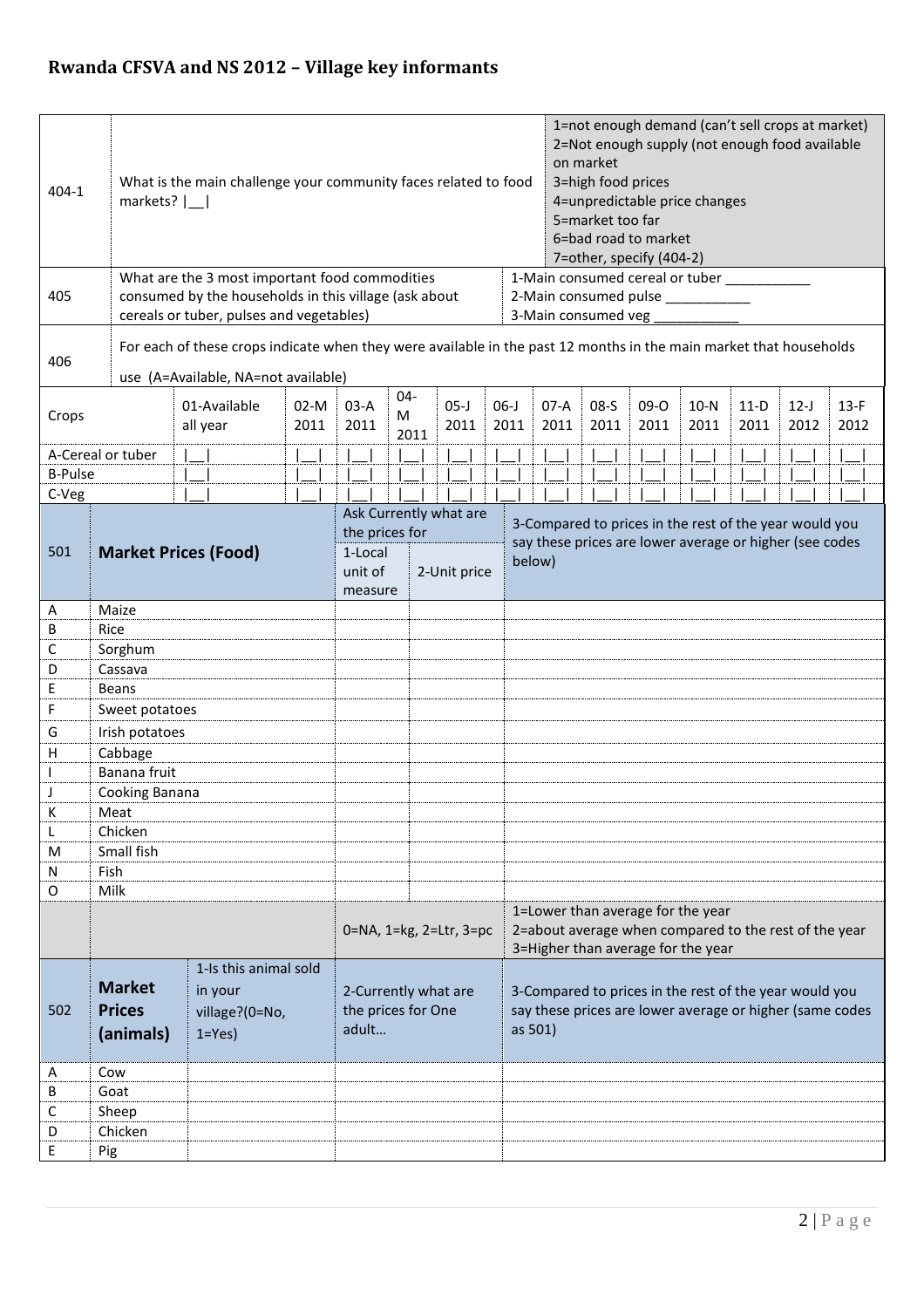## **Rwanda CFSVA and NS 2012 – Village key informants**

| 503                         | <b>Daily Labour wages</b>                                                         |                                                               | 1-Currently for the households in<br>your village what are the daily<br>wages for |                                                     |                                                           |                                            |               |                                                                      |                                                                                             | 2-Compared to prices in the rest of the year would you<br>say these prices are lower average or higher (same codes<br>as 501) |               |               |                                                                    |                                                |                |  |  |  |  |
|-----------------------------|-----------------------------------------------------------------------------------|---------------------------------------------------------------|-----------------------------------------------------------------------------------|-----------------------------------------------------|-----------------------------------------------------------|--------------------------------------------|---------------|----------------------------------------------------------------------|---------------------------------------------------------------------------------------------|-------------------------------------------------------------------------------------------------------------------------------|---------------|---------------|--------------------------------------------------------------------|------------------------------------------------|----------------|--|--|--|--|
| Α                           | Unskilled agricultural<br>labour                                                  |                                                               |                                                                                   |                                                     |                                                           |                                            |               |                                                                      |                                                                                             |                                                                                                                               |               |               |                                                                    |                                                |                |  |  |  |  |
| $\sf B$                     | Unskilled non agricultural<br>labour                                              |                                                               |                                                                                   |                                                     |                                                           |                                            |               |                                                                      |                                                                                             |                                                                                                                               |               |               |                                                                    |                                                |                |  |  |  |  |
| $6\phantom{1}6$             | <b>Crop calendar</b>                                                              |                                                               |                                                                                   |                                                     |                                                           |                                            |               |                                                                      |                                                                                             |                                                                                                                               |               |               |                                                                    |                                                |                |  |  |  |  |
| 601                         | What are the 3 main annual crops cultivated by the<br>households in this village? |                                                               |                                                                                   |                                                     |                                                           | Main crop 1<br>Main crop 2<br>Main other 3 |               |                                                                      |                                                                                             |                                                                                                                               |               |               |                                                                    |                                                |                |  |  |  |  |
| 602                         | In 2011-2012 when were the main crops planted/sown/harvested?                     |                                                               |                                                                                   |                                                     |                                                           |                                            |               |                                                                      |                                                                                             | 1=planted/Sown,<br>2=harvested<br>$0 = NA$                                                                                    |               |               |                                                                    |                                                |                |  |  |  |  |
| Crops                       | $1-M$<br>2011                                                                     |                                                               |                                                                                   |                                                     | $3-M$<br>2011                                             | $4-J$<br>2011                              | $5-J$<br>2011 | $6-A$<br>2011                                                        | $7-5$<br>2011                                                                               |                                                                                                                               | $8-0$<br>2011 | $9-N$<br>2011 | $10-D$<br>2011                                                     | $11-J$<br>2012                                 | $12-F$<br>2012 |  |  |  |  |
|                             | A-Main crop 1                                                                     |                                                               |                                                                                   |                                                     |                                                           |                                            |               |                                                                      |                                                                                             |                                                                                                                               |               |               |                                                                    |                                                |                |  |  |  |  |
|                             | B-Main crop 2                                                                     |                                                               |                                                                                   |                                                     |                                                           |                                            |               |                                                                      |                                                                                             |                                                                                                                               |               |               |                                                                    |                                                |                |  |  |  |  |
|                             | C-Main other                                                                      |                                                               |                                                                                   |                                                     |                                                           |                                            |               |                                                                      |                                                                                             |                                                                                                                               |               |               |                                                                    |                                                |                |  |  |  |  |
| $\overline{7}$              | <b>Assistance projects</b>                                                        |                                                               |                                                                                   |                                                     |                                                           |                                            |               |                                                                      |                                                                                             |                                                                                                                               |               |               |                                                                    |                                                |                |  |  |  |  |
| $701-1$                     |                                                                                   |                                                               |                                                                                   | What % of hh in this village are ubudehe category 1 |                                                           |                                            |               |                                                                      |                                                                                             |                                                                                                                               |               |               |                                                                    |                                                |                |  |  |  |  |
| $701-2$                     |                                                                                   |                                                               |                                                                                   | What % of hh in this village are ubudehe category 2 |                                                           |                                            |               |                                                                      |                                                                                             |                                                                                                                               |               |               |                                                                    |                                                |                |  |  |  |  |
| $701-3$                     |                                                                                   | What % of hh in this village are ubudehe category 3 and above |                                                                                   |                                                     |                                                           |                                            |               |                                                                      |                                                                                             |                                                                                                                               |               |               |                                                                    |                                                |                |  |  |  |  |
|                             |                                                                                   |                                                               |                                                                                   |                                                     | 1-Does any<br>household in this<br>village participate in |                                            |               |                                                                      | 3.1-How are<br>2- % hh in<br>the<br>the village<br>households<br>participating<br>selected? |                                                                                                                               |               |               | 4-For each how does<br>the community rate<br>qualify the targeting |                                                |                |  |  |  |  |
| Α                           | VUP public works                                                                  |                                                               |                                                                                   |                                                     |                                                           |                                            |               |                                                                      |                                                                                             |                                                                                                                               |               |               |                                                                    |                                                |                |  |  |  |  |
| В                           | VUP direct support                                                                |                                                               |                                                                                   |                                                     |                                                           |                                            |               |                                                                      |                                                                                             |                                                                                                                               |               |               |                                                                    |                                                |                |  |  |  |  |
| С                           | Other Cash for work programmes                                                    |                                                               |                                                                                   |                                                     |                                                           |                                            |               |                                                                      |                                                                                             |                                                                                                                               |               |               |                                                                    |                                                |                |  |  |  |  |
| D                           | Food for work programmes                                                          |                                                               |                                                                                   |                                                     |                                                           |                                            |               |                                                                      |                                                                                             |                                                                                                                               |               |               |                                                                    |                                                |                |  |  |  |  |
| Free food distribution<br>E |                                                                                   |                                                               |                                                                                   |                                                     |                                                           |                                            |               |                                                                      |                                                                                             |                                                                                                                               |               |               |                                                                    |                                                |                |  |  |  |  |
| F                           | Rural Support S Project (MINAGRI to<br>specify)                                   |                                                               |                                                                                   |                                                     |                                                           |                                            |               |                                                                      |                                                                                             |                                                                                                                               |               |               |                                                                    |                                                |                |  |  |  |  |
| G                           | Crop intensification Project                                                      |                                                               |                                                                                   |                                                     | $\lfloor$                                                 |                                            |               | $\lfloor \rfloor$                                                    |                                                                                             | $\mathbf{I}$                                                                                                                  |               |               |                                                                    |                                                |                |  |  |  |  |
|                             |                                                                                   | <b>Codes for hh selection</b>                                 |                                                                                   |                                                     |                                                           |                                            |               | <b>Codes for rating of targeting</b>                                 |                                                                                             |                                                                                                                               |               |               |                                                                    |                                                |                |  |  |  |  |
|                             | 1=ubudehe category<br>2=community selection (other<br>$0 = No$                    |                                                               |                                                                                   |                                                     |                                                           |                                            |               |                                                                      | 1=Fairly good, not a lot of inclusion or exclusion                                          |                                                                                                                               |               |               |                                                                    |                                                |                |  |  |  |  |
|                             |                                                                                   |                                                               |                                                                                   |                                                     |                                                           |                                            | error         |                                                                      |                                                                                             |                                                                                                                               |               |               |                                                                    |                                                |                |  |  |  |  |
|                             | $1 = Yes$<br>than ubudehe)<br>3=Government list                                   |                                                               |                                                                                   |                                                     |                                                           |                                            |               | 2=Bad, a lot of inclusion errors<br>3=Bad, a lot of exclusion errors |                                                                                             |                                                                                                                               |               |               |                                                                    |                                                |                |  |  |  |  |
|                             |                                                                                   |                                                               | 4=Other, 3.2 specify                                                              |                                                     |                                                           |                                            |               |                                                                      |                                                                                             |                                                                                                                               |               |               |                                                                    | 4=Bad, a lot of inclusion and exclusion errors |                |  |  |  |  |